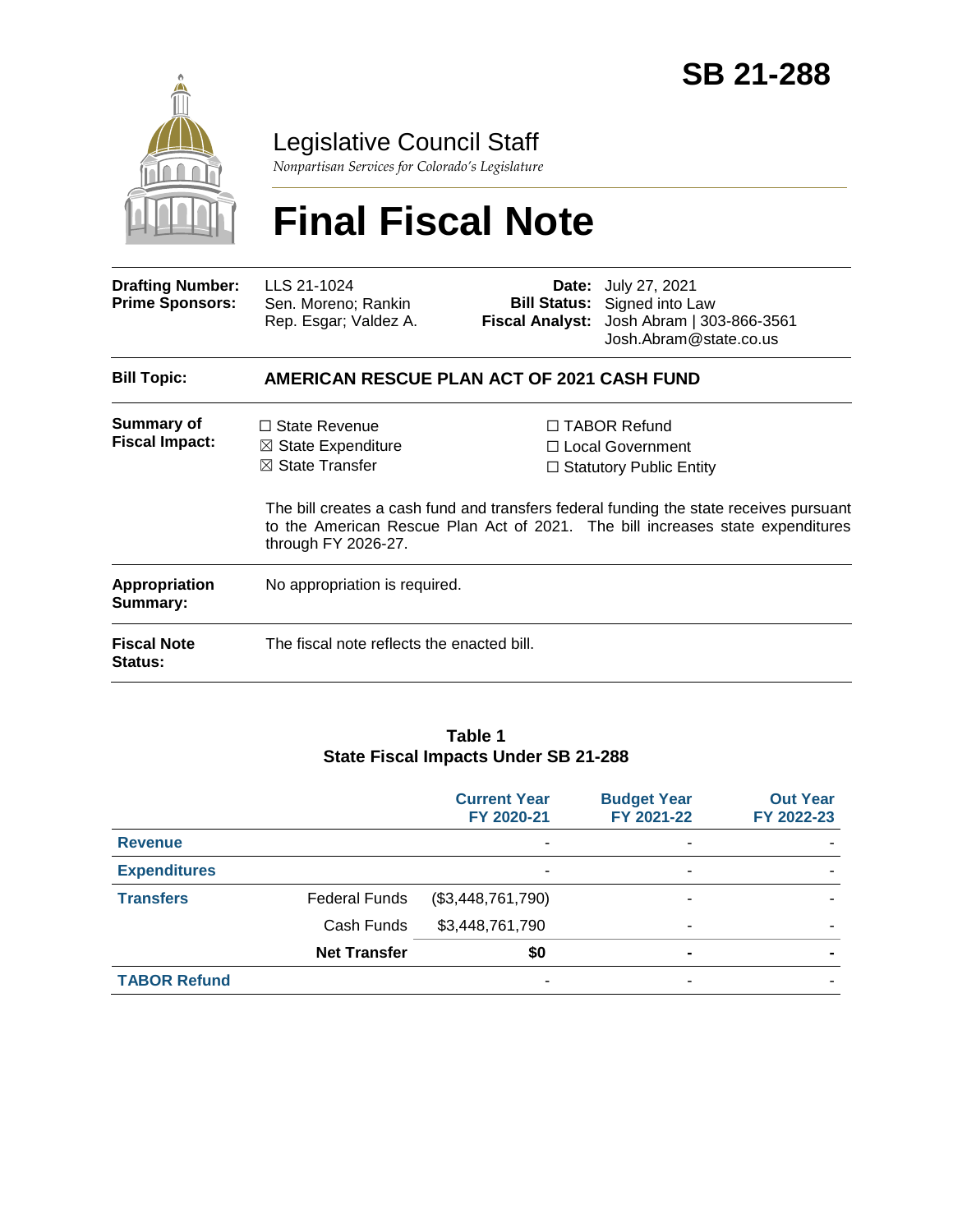## July 27, 2021 **SB 21-288**

#### **Summary of Legislation**

As part of the federal American Rescue Plan Act of 2021 (ARPA), Colorado will receive \$3.8 billion for fiscal recovery related to the COVID-19 pandemic. States may use recovery funding for allowable purposes identified in the federal act. This bill creates the American Rescue Plan Act of 2021 Cash Fund (ARPA fund) and requires that the state treasurer transfer \$3,448,761,790 to the ARPA fund.

The General Assembly does not appropriate money from the ARPA fund; rather, the money may be transferred to another cash fund established to use federal recovery funding. If there is any money remaining in the ARPA fund after transfers required by 2021 legislation, then the governor is authorized to allocate up to \$300,000,000, which is continuously appropriated to the designated departments. State departments may use recovery funding for any allowable purpose under the federal law. If money is transferred or appropriated to a recipient cash fund that also receives money from other sources, the bill requires the creation of a companion cash fund for the proper segregation and accounting of federal funds.

Recovery funds must be expended or obligated by 2024. Obligated funds must be spent by 2026. Any unused and unobligated funds as of December 30, 2024, revert to the ARPA fund and the state treasurer must transfer the balance to the Unemployment Compensation Fund.

The State Controller in the Department of Personnel and Administration (DPA) and the Office of State Planning and Budgeting (OSPB) must establish compliance, record keeping, and reporting requirements for any department receiving an appropriation from a recipient cash fund. OSPB must also give guidance on program implementation and evaluation. The bill requires periodic and annual reports of fund uses and program evaluations. Money may be appropriated from a recipient fund to the DPA and OSPB for any direct or indirect expenses to administer ARPA recovery funding.

If ARPA funds are transferred to the State Highway Fund, the Multimodal Transportation and Mitigation Options Fund, and the Highway Users Tax Fund, those transfers are subject to the same requirements as other transfers of recovery funding.

#### **State Expenditures**

The bill requires that all ARPA funds must be expended or obligated by 2024. Obligated funds must be spent by 2026. It is assumed that expenditures will be specified in other bills or through the annual budget process, and have not been estimated in this fiscal note.

### **Effective Date**

The bill was signed into law by the Governor and it took effect on June 11, 2021.